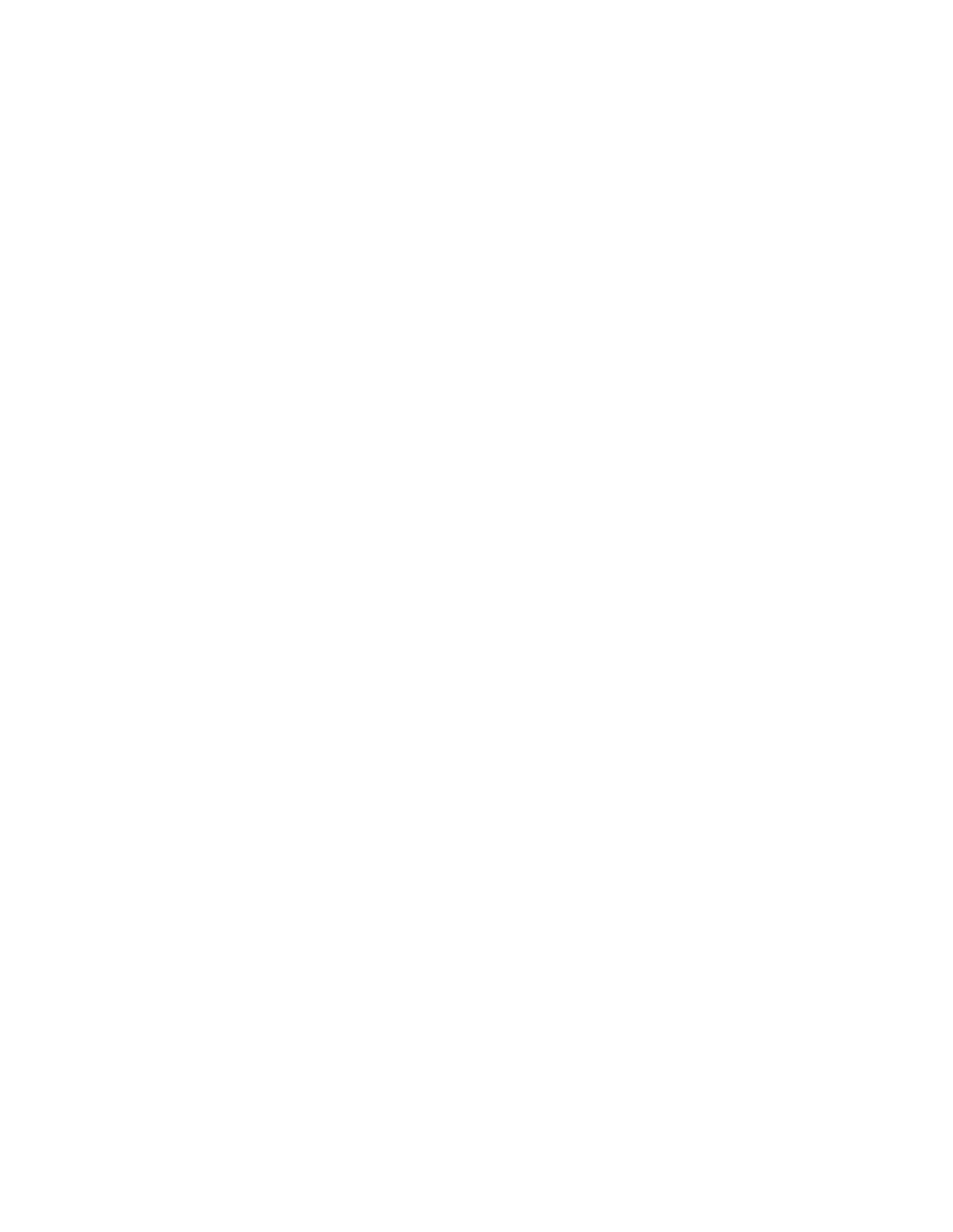# **A Child Born to Us!**

*Book and Lyrics by Judy Land With Music by Vicki Lynn Mills* 

#### **Performance Rights**

 It is an infringement of the federal copyright law to copy this script or perform this musical without a license from the publisher. The license granted to the original purchaser may not be transferred or used by any other individual, church, group or organization. All rights are controlled by Eldridge Publishing Co. Inc. Call the publisher for complete licensing information. On all programs and advertising, the author's name must appear as well as this

notice: "Produced by special arrangement with Eldridge Publishing Co."

#### **PUBLISHED BY ELDRIDGE PUBLISHING COMPANY**

*© 2004 by Judy Land and Vicki Lynn Mills*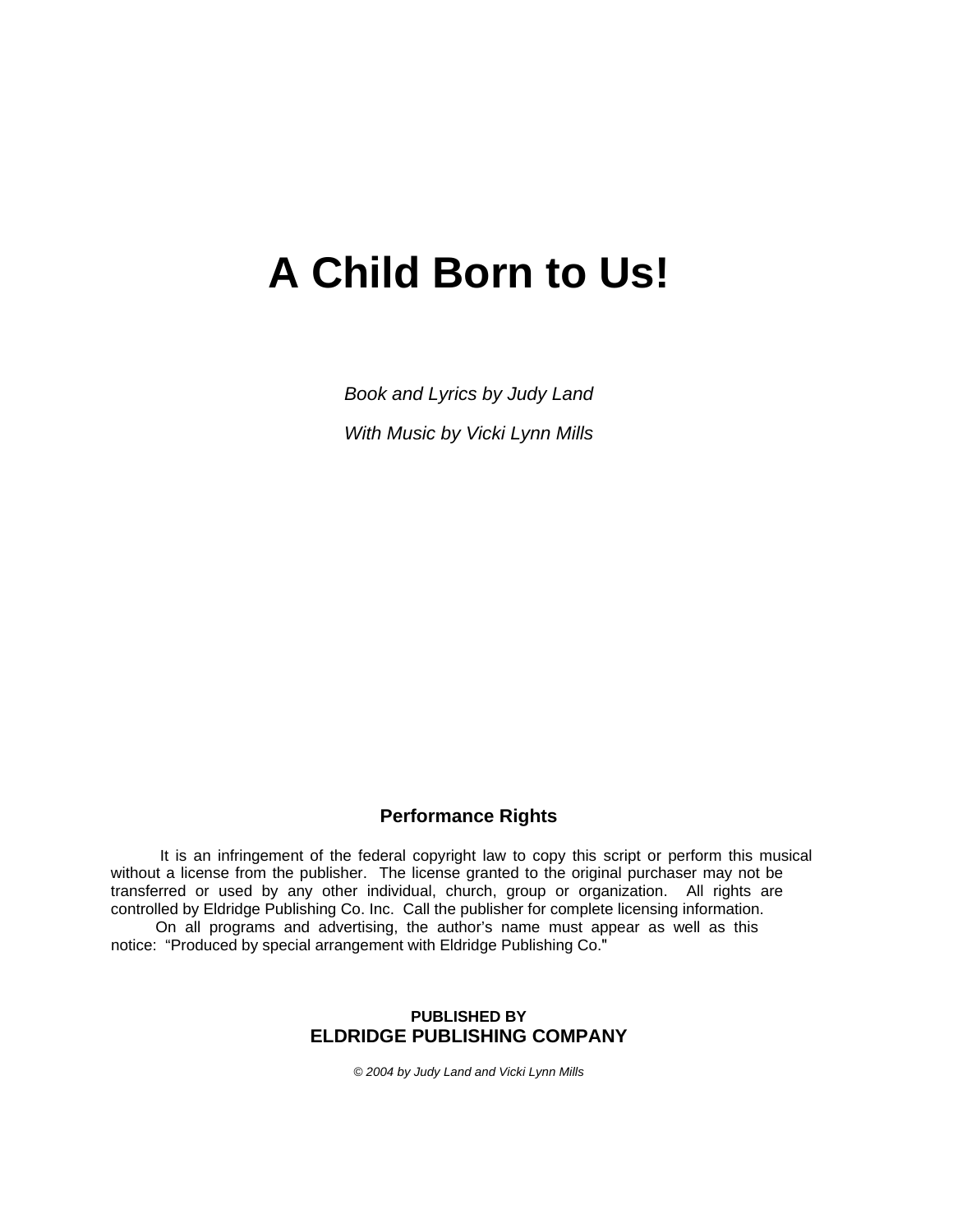# **Dedication**

*"To the children of Center Baptist, who sang with all their heart and soul, and performed this musical to God's glory! Merry Christmas always!"* 

*Judy Land and Vicki Lynn Mills* 

# **Synposis**

Christmas is a time for singing, and this children's musical features festive folk music for a lively portrayal of the birth of Baby Jesus. Eight original songs including a warm welcoming song, "Shalom!" and a song with claps, "The Angels' Song," keep the action moving and the children totally involved. Some other songs include "Mary's Song," and "I Know His Name." There are also opportunities to add a favorite carol or two, if desired. The costumes, props and staging are simple, the narratives short enough for easy memorization, and the music arranged for the novice church pianist. The script is written for small to medium-sized church groups, and can be adapted easily to larger groups. Helpful tips are included for the director at the end of the script. Performance time about 45 minutes.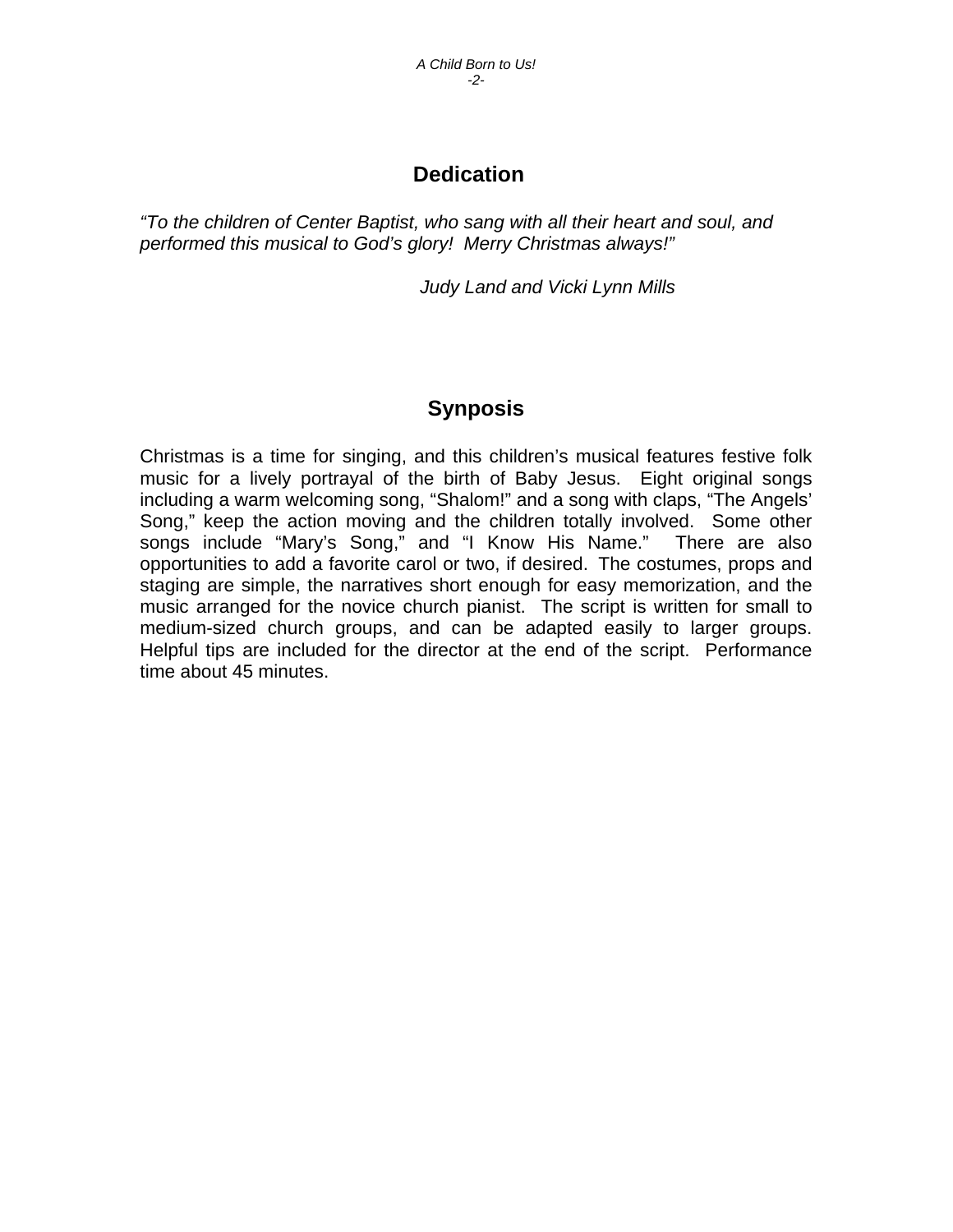**CAST** (9 boys, 8 girls, 1-5 flexible, many extras, choir)

NARRATORS *(Use just one or up to five different actors.)* 

ISAIAH

ANGEL GABRIEL (*Largest part to memorize – needs a strong voice!)* 

MARY *(Sings solo.)* 

ELIZABETH

ZECHARIAH *(Needs to be enthusiastic!)* 

WOMAN #1

WOMAN #2

WOMAN #3

PRIEST *(Use the same Priest for Scenes 3 and 5, or use two different actors.)* 

ANGEL #1

ANGEL #2

ANGEL #3

SHEPHERD #1

SHEPHERD #2

SHEPHERD #3

OTHER SHEPHERDS *(Non-speaking parts.)* 

JOSEPH (*Non-speaking part.)* 

**SIMEON** 

WORSHIPERS AT TEMPLE (*Scenes 3 & 5, use any number of choir members.)*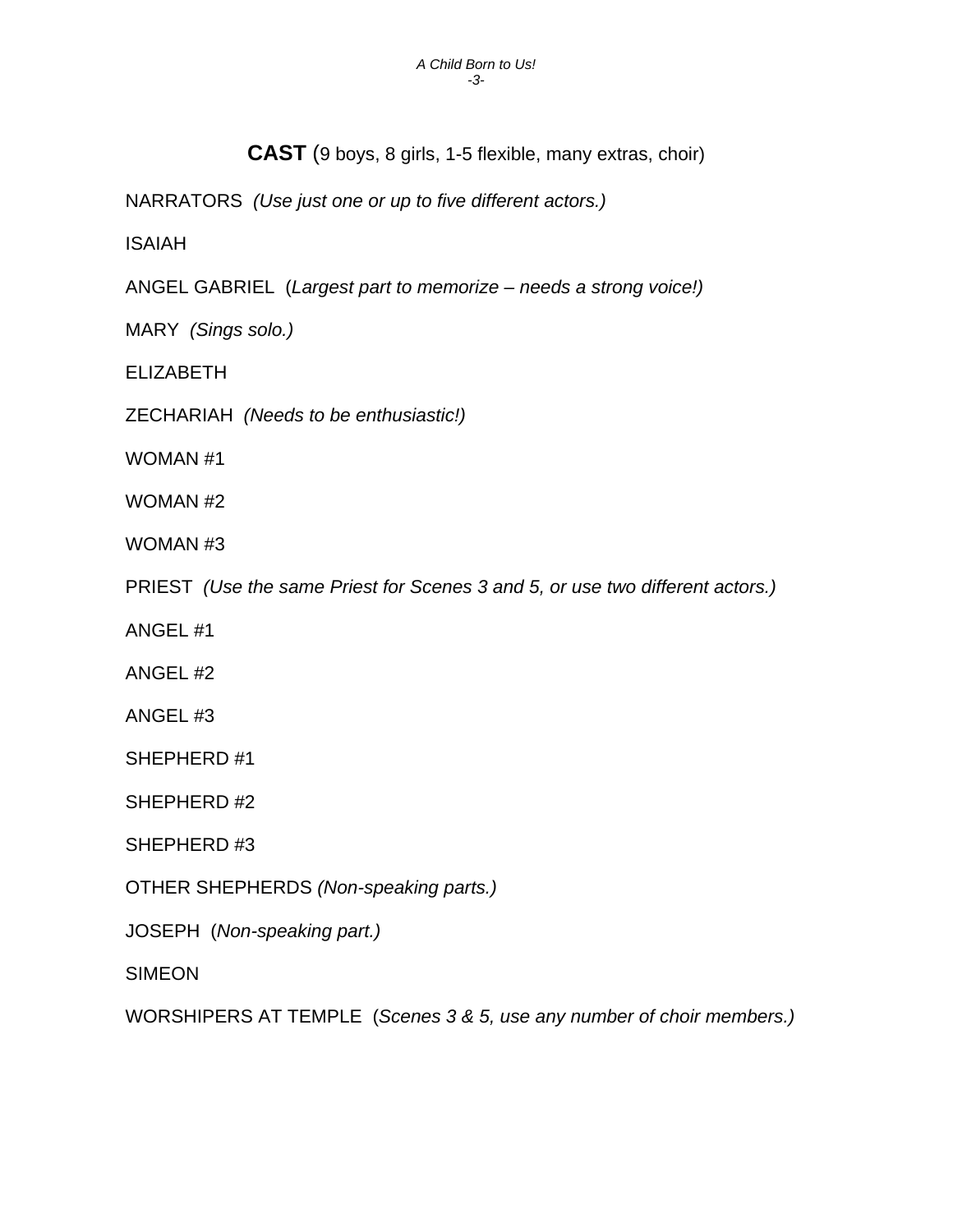## **SONGS**

|                                                          | Opening: Children's Choir "Shalom" (page 23)                                                                            |
|----------------------------------------------------------|-------------------------------------------------------------------------------------------------------------------------|
| Scene 1: Children's Choir:                               | "Isaiah's Song" (page 24)                                                                                               |
| Scene 2: Children's Choir                                | "Mary's Song" <i>(page 26)</i>                                                                                          |
| Scene 3: Children's Choir:                               | "Zechariah's Song" (page 28)                                                                                            |
| Scene 4: Children's Choir                                | "The Angels' Song" (page 32)                                                                                            |
| Scene 5: Children's Choir                                | "Away in a Manger" <i>(Use hymnal)</i>                                                                                  |
| Scene 6: Children's Choir:<br><b>Adult Trio:</b><br>All: | "I Know His Name" (page 35)<br>"Sovereign Lord" (page 38)<br>"Worthy" (page 41)<br>Children's Choir: "Finale" (page 43) |

*(Score begins page 23. A rehearsal/performance CD is included with complete cast orders.)* 

### **COSTUMES**

ISAIAH: His costume should be same style as New Testament characters, but different fabric so there is a distinction between time periods, and he has a white beard.

ZECHARIAH: Needs a beard (could be gray or white because he was older.)

PRIEST: New Testament costume with a "Y"-shaped neck scarf, beard.

SIMEON: New Testament costume, a white beard and a cane.

CHILDREN'S CHOIR: New Testament costumes.

### **PROPS**

Scene 1: Simple wooden desk and chair, quill pen, scroll.

Scene 2: Basket, broom, knitting.

- Scene 3: Temple column(s) and small platform, drawstring bag holding scrolls, flat sheet of paper, quill, baby doll.
- Scene 4: Shepherd staffs, optional campfire.
- Scene 5: Nativity scene. Baby doll with optional mirror in manger.
- Scene 6: Like Scene 3.

#### *(See additional Director's Notes at end of script.)*